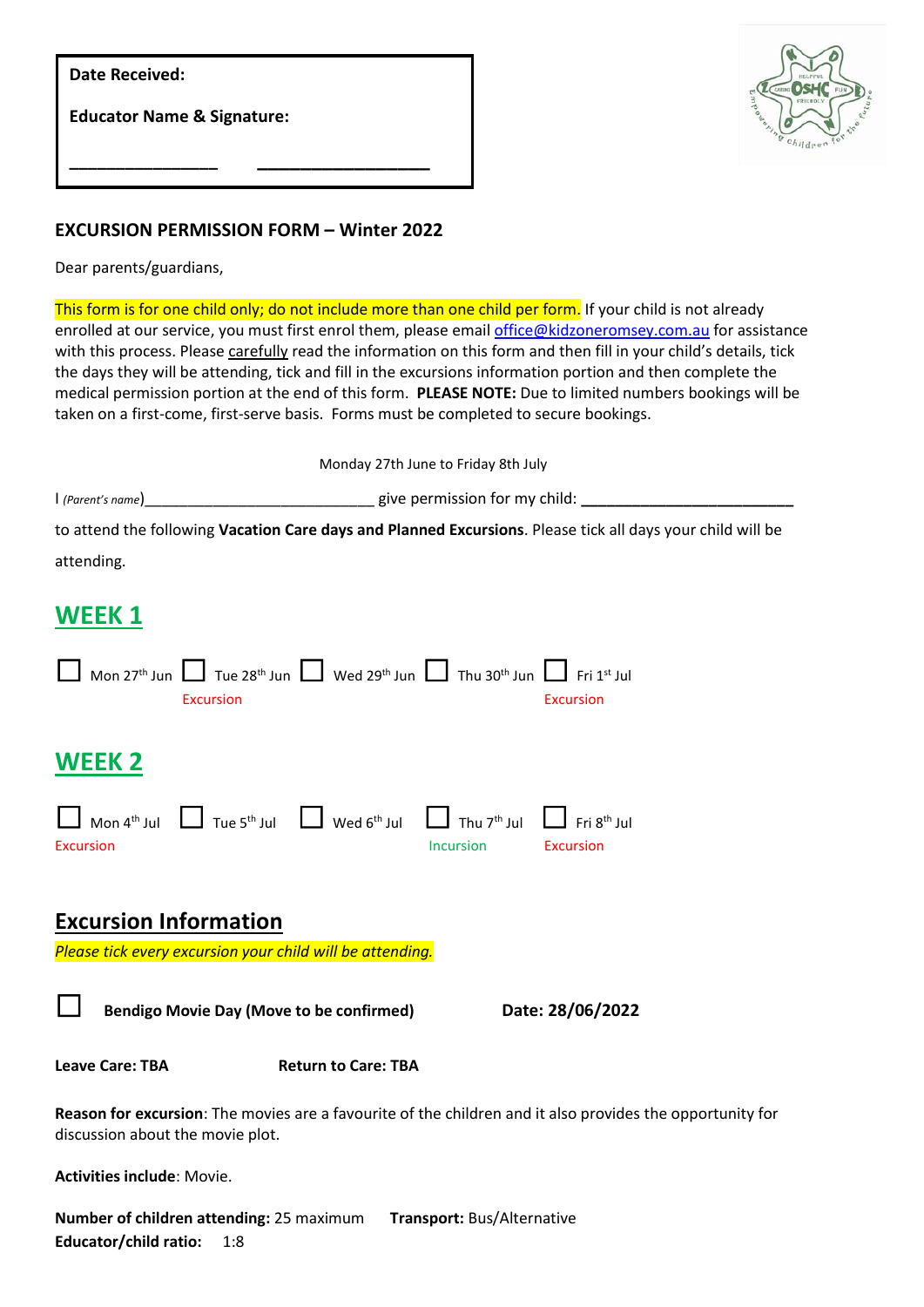

**Rabbit Hole Indoor Play Centre Date: 1/07/2022** 



**Leave Care: 830 am Return to Care: 3:30 pm**

**Reason for excursion:** Rabbit Hole offers the children a wide range of activities to help with their gross motor and coordination, as well as their social skills, as they engage with other children using the centre.

**Activities include:** Giant slides, lots of climbing, playing on a massive indoor playground.

**Number of children attending:** 25 maximum **Transport:** Bus/Alternative. **Educator/child ratio:** 1:8

**Bendigo Discovery Centre Date: 4/07/2022** 

**Leave Care: 8:30 am Return to Care: 4:00 pm**

**Reason for excursion:** To explore science and technology with interactive exhibits.

**Activities include:** Exploring science.

**Number of children attending:** 25 maximum **Transport:** Bus/Alternative. **Educator/child ratio:** 1:8

**Eco Walk Day Date: 8/07/2022**

**Leave Care: 10:30 am Return to Care: 3:00 pm**

**Reason for excursion:** This children can learn some of the historical points of Romsey. The ecotherapy park has a wide range of different equipment that gives the children a chance to use their imagination, learn new skills, fine tune their sense of fairness and turn taking and brush up on their gross motor skills.

**Activities include:** Walking and playing at the park.

**Number of children attending:** 25 maximum **Transport:** Bus/Alternative. **Educator/child ratio:** 1:8

## **Parental Permissions:**

*I, the undersigned, approve of the enrolment and agree to abide by the rules and conditions of the Vacation Care Program and meet any costs incurred. I accept full responsibility for my child's belongings and behaviour whilst attending this program.*

- *I fully understand that if my child continuously misbehaves, even after behaviour guidance procedures have been followed, that I will be notified, and my child may be removed from the program.*
- *I give permission for my child to travel by Public Transport, Private Charter Bus and/or the Service's Bus on Excursions during the Vacation Care Service.*

## *Medical Permissions:*

- *I authorise the Coordinator in the event of any unforeseen incident/injury/trauma or illness to obtain such medical assistance as is required and agree to meet any expenses attached to such treatment. If my child is injured or becomes ill during the program, either an authorised person or I shall collect my child as soon as possible.*
- *I acknowledge that my child will not attend the program if suffering from an infectious or contagious illness.*